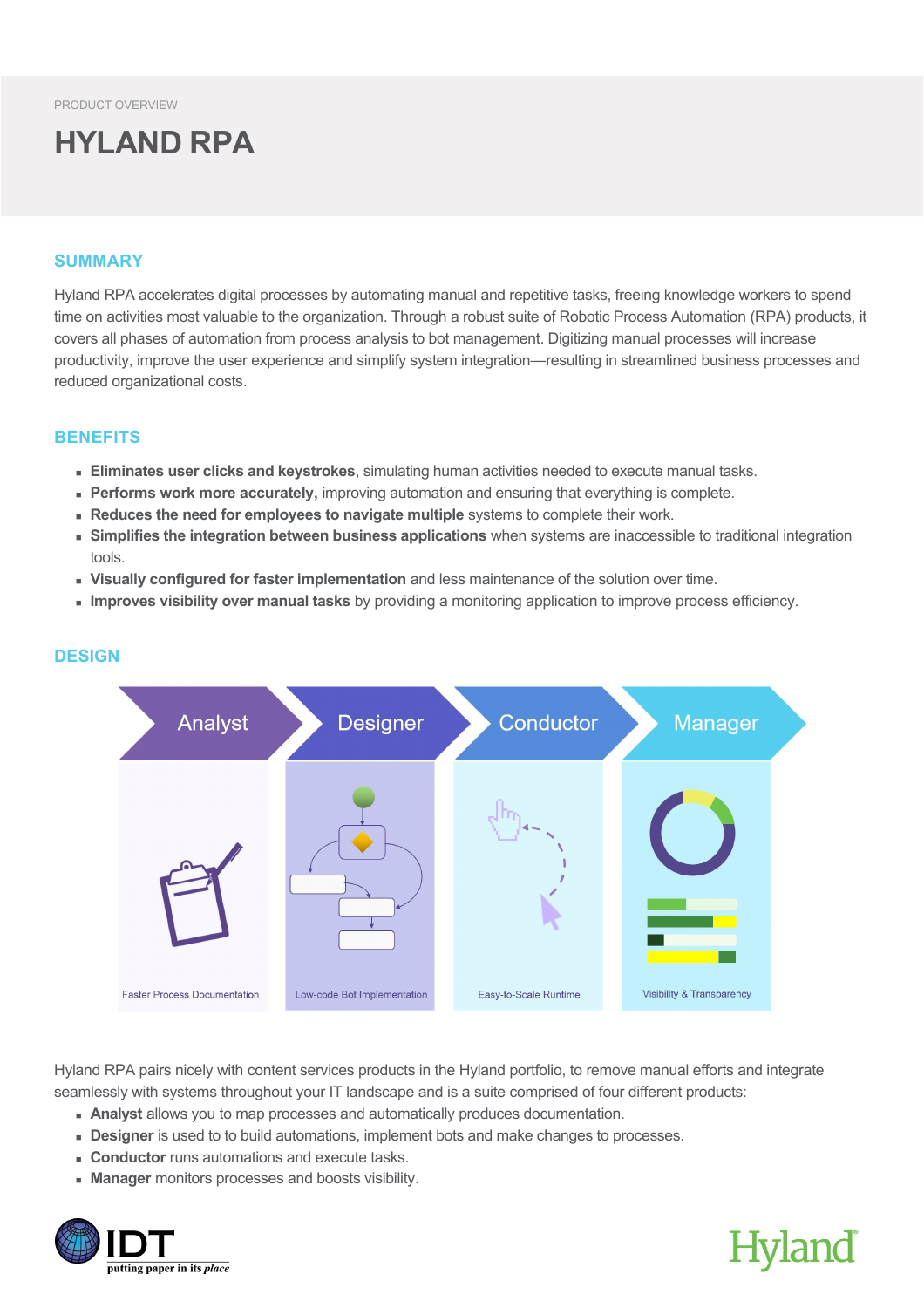#### **APPLICATIONS**

**Automate feature execution in multiple systems:** User interactions like clicking a button, performing keystrokes, and copying and pasting data have traditionally required a human to execute. Instead, Hyland RPA can leverage a digital user to perform the same actions—even starting the application if needed, and closing application dialogs after the process is complete. This means that the process will move forward more quickly and the employee is not burdened by repetitive work.

**Replicate data entry between systems** when integration is a challenge: When a business application is not easily accessible through an API or web service, the data entry is often manual. Hyland RPA can supply the values to the business system without the errors that would occur if performed by human users.

#### **KEY FEATURES**

- **Automate user actions** like mouse clicks, keystrokes, shortcuts, and function keys.
- **Integrate Hyland RPA** with OnBase, Perceptive Content or Saperion content services applications.
- **Attended, unattended, or hybrid automations** give flexibility to support business needs.
- **Monitoring** makes it easy to identify process bottlenecks or inefficiencies through dashboards.
- **Visual configuration** and a clean intuitive interface means creating automations is easy.

| Hyland RPA Analyst                                                                                                                                                                                                                                                                                                                                                     | Process 1                                                                                                                            |                                             |             | $ \theta$ $\times$<br>Platform Sign in    |    |   |
|------------------------------------------------------------------------------------------------------------------------------------------------------------------------------------------------------------------------------------------------------------------------------------------------------------------------------------------------------------------------|--------------------------------------------------------------------------------------------------------------------------------------|---------------------------------------------|-------------|-------------------------------------------|----|---|
| Run overview                                                                                                                                                                                                                                                                                                                                                           |                                                                                                                                      | $\left( \mathcal{G}\right)$                 | $\bigcirc$  | $\bigcirc$<br>$\bigcirc$                  | AI | 迷 |
| Run 1                                                                                                                                                                                                                                                                                                                                                                  | [77] Bestehn Bid Welergeten Awicht Hile<br>Snagit Editor                                                                             | Arrester $\mathbf{B}$ - $\mathbf{C}$ X      |             | - Snagit Editor - [24. Sep 2020 15:30:57] |    |   |
| appropriation of<br>E.                                                                                                                                                                                                                                                                                                                                                 | -11<br>$\equiv$ Bibliothek $\bullet$ Aufnahme<br>Tot Calout Form Stempel Fülfarbe Verschieben Asswehl<br><b>Dicksburgs Westerhoo</b> | Alles kopieren & Weitergeber<br>Stilauswahl |             | Left click on  to                         |    |   |
|                                                                                                                                                                                                                                                                                                                                                                        |                                                                                                                                      | ノノロ■                                        |             |                                           |    |   |
| <b>DELETED THE</b>                                                                                                                                                                                                                                                                                                                                                     | Start <sub>.</sub>                                                                                                                   | <b>O</b> <sup>o</sup>                       | $\bigoplus$ |                                           |    |   |
| Snagit Editor - [24. Sep 202                                                                                                                                                                                                                                                                                                                                           | C <sub>2</sub> Open recent                                                                                                           | <b>DDAA</b>                                 |             |                                           |    |   |
|                                                                                                                                                                                                                                                                                                                                                                        | <b>Hyland RPA Analyst</b>                                                                                                            | Eigenschaften für Werkzeuge. ?<br>Typ.      |             |                                           |    |   |
| Ė<br>11101123.1.1.1                                                                                                                                                                                                                                                                                                                                                    |                                                                                                                                      | ۵                                           |             |                                           |    |   |
|                                                                                                                                                                                                                                                                                                                                                                        | $\triangleright$                                                                                                                     | $\vert$ 50<br>Internation of the Content    |             |                                           |    |   |
| <b>Departments</b> of the                                                                                                                                                                                                                                                                                                                                              | $\mathbb{C}$ New<br>to Open                                                                                                          |                                             |             |                                           |    |   |
| Snagit Editor - [24. Sep 202                                                                                                                                                                                                                                                                                                                                           | <b>18</b> Settings                                                                                                                   |                                             |             |                                           |    |   |
|                                                                                                                                                                                                                                                                                                                                                                        | $2$ Help                                                                                                                             |                                             |             |                                           |    |   |
| ÷<br>÷                                                                                                                                                                                                                                                                                                                                                                 |                                                                                                                                      |                                             |             |                                           |    |   |
|                                                                                                                                                                                                                                                                                                                                                                        |                                                                                                                                      |                                             |             |                                           |    |   |
| <b>CONTRACTOR</b><br><b>Designation</b><br>Speichern unter                                                                                                                                                                                                                                                                                                             | C Zuletzt verwendet # Tag<br>Q 100% > 702 x 53% >                                                                                    | X Effekte<br>Elgenschaften                  |             |                                           |    |   |
|                                                                                                                                                                                                                                                                                                                                                                        | $\geq$<br>$\mathbb{Z}$                                                                                                               | œ                                           |             |                                           |    |   |
|                                                                                                                                                                                                                                                                                                                                                                        | png<br>png.<br>ono<br><b>NO 0 NE 4 3 0 NV 8 4 4 7 4 6 9 5</b><br>■ 2 0 章<br>CED<br>Tv.<br>$\overline{5}$                             | $\rightarrow$<br>15:35                      |             |                                           |    |   |
| <b>COMMERCIAL</b><br>f                                                                                                                                                                                                                                                                                                                                                 | a.                                                                                                                                   | 24.00.2020                                  |             |                                           |    |   |
|                                                                                                                                                                                                                                                                                                                                                                        |                                                                                                                                      |                                             |             |                                           |    |   |
| $\begin{picture}(20,10) \put(0,0){\line(1,0){10}} \put(15,0){\line(1,0){10}} \put(15,0){\line(1,0){10}} \put(15,0){\line(1,0){10}} \put(15,0){\line(1,0){10}} \put(15,0){\line(1,0){10}} \put(15,0){\line(1,0){10}} \put(15,0){\line(1,0){10}} \put(15,0){\line(1,0){10}} \put(15,0){\line(1,0){10}} \put(15,0){\line(1,0){10}} \put(15,0){\line(1$<br>Speichern unter |                                                                                                                                      |                                             |             |                                           |    |   |
|                                                                                                                                                                                                                                                                                                                                                                        | <b>O</b> 100% <b>O</b><br>$\mathbb{P}$                                                                                               |                                             |             |                                           |    |   |
| <b>Contract</b>                                                                                                                                                                                                                                                                                                                                                        |                                                                                                                                      |                                             |             |                                           |    |   |

The **Analyst** application is easy-to-use software that automatically documents process steps. The identified interactions are converted into editable process flows and enable a seamless process understanding.



# Hyland

#### **INTERFACE**